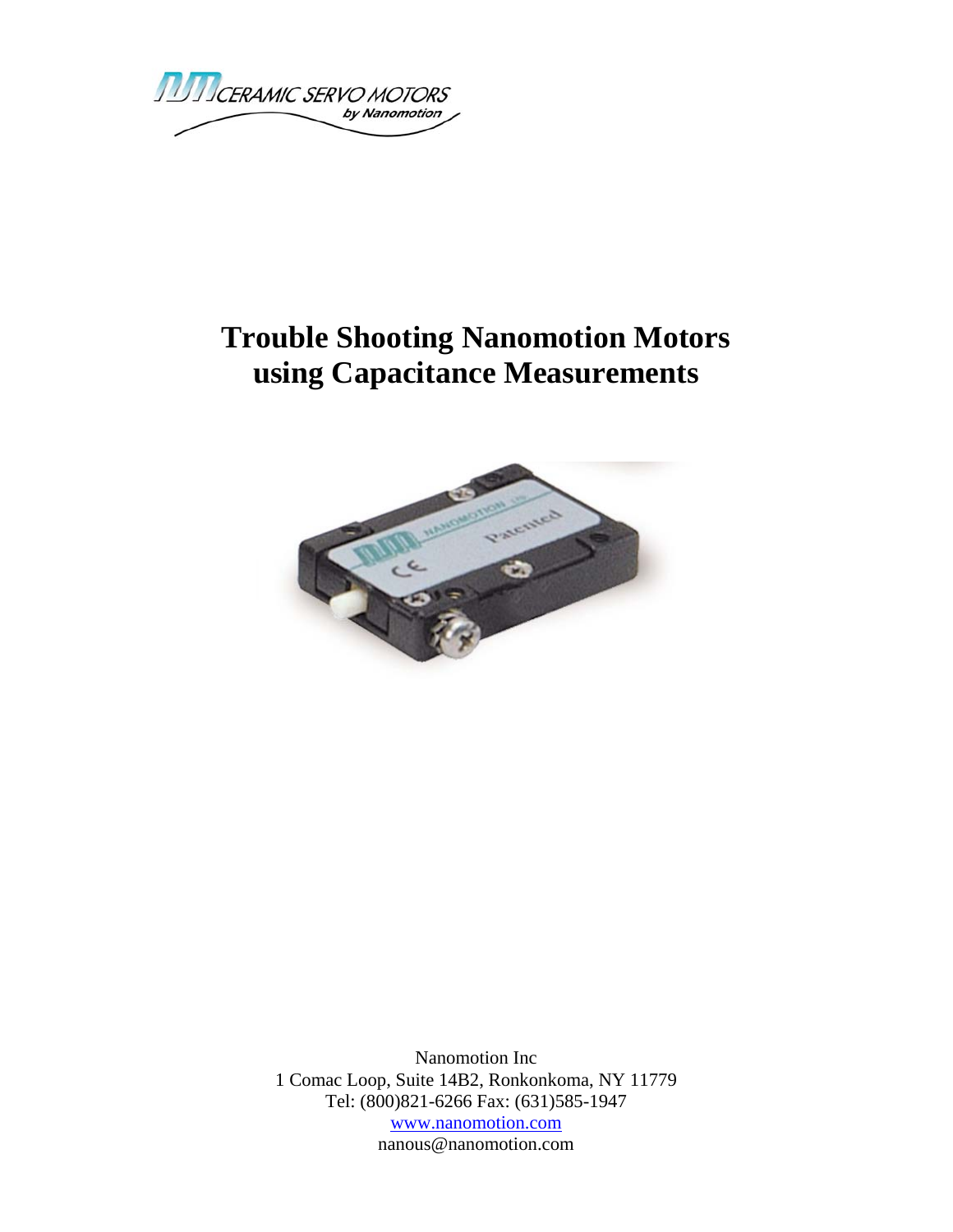

## 1. General

Unlike conventional motors, the integrity of the internal connections of a Nanomotion motor cannot be determined with an ohmmeter. In fact, the motor element behaves actually as two capacitors, nominally 800pF each, where one capacitor is connected between the COM and UP terminals, and the other capacitor is connected between the COM and DOWN terminals. (see Figure 1 below.) Each capacitor represents the sum of the capacitances of the individual motor elements, as they are connected in parallel. The following procedure describes how to use capacitance measurement to verify the electrical integrity of a Nanomotion motor.

NOTE: This procedure does not replace functional motor testing. Even if a motor passes the capacitance test, it still may not produce the specified force / velocity performance due to mechanical or other issues.

## 2. Capacitance Measurement Procedure

- a. Required equipment: capacitance meter capable of measuring from 200pF to 10,000pF.
- b. Disconnect the motor from the amplifier.
- c. Using an insulated tool, momentarily short together pins 3, 4 and 5 (white, black and red wires, respectively) at the motor 9 pin connector to discharge any remaining high voltage.
- d. Measure the capacitance between pins 3 and 4 and record the result.
- e. Measure the capacitance between pins 4 and 5 and record the result.
- f. Compare your results to the values in Table 1 below.

## NOTES:

1. The tolerance on the capacitance of a motor element is  $\pm 15\%$ . The difference between the two measurements is more important than the actual value of each measurement. For example, if one side of one element is completely disconnected, there would be a difference of 800pF between the two measurements.

2. The measurement should be done as close to the motor as possible. 3. The capacitance of the cable needs to be taken into account as well. The standard (black) cable has capacitance of 64pF/ft, and the vacuum cable has capacitance of 13pF/ft. If it is a user supplied cable, the capacitance should be known.

Nanomotion Inc 1 Comac Loop, Suite 14B2, Ronkonkoma, NY 11779 Tel: (800)821-6266 Fax: (631)585-1947 www.nanomotion.com nanous@nanomotion.com